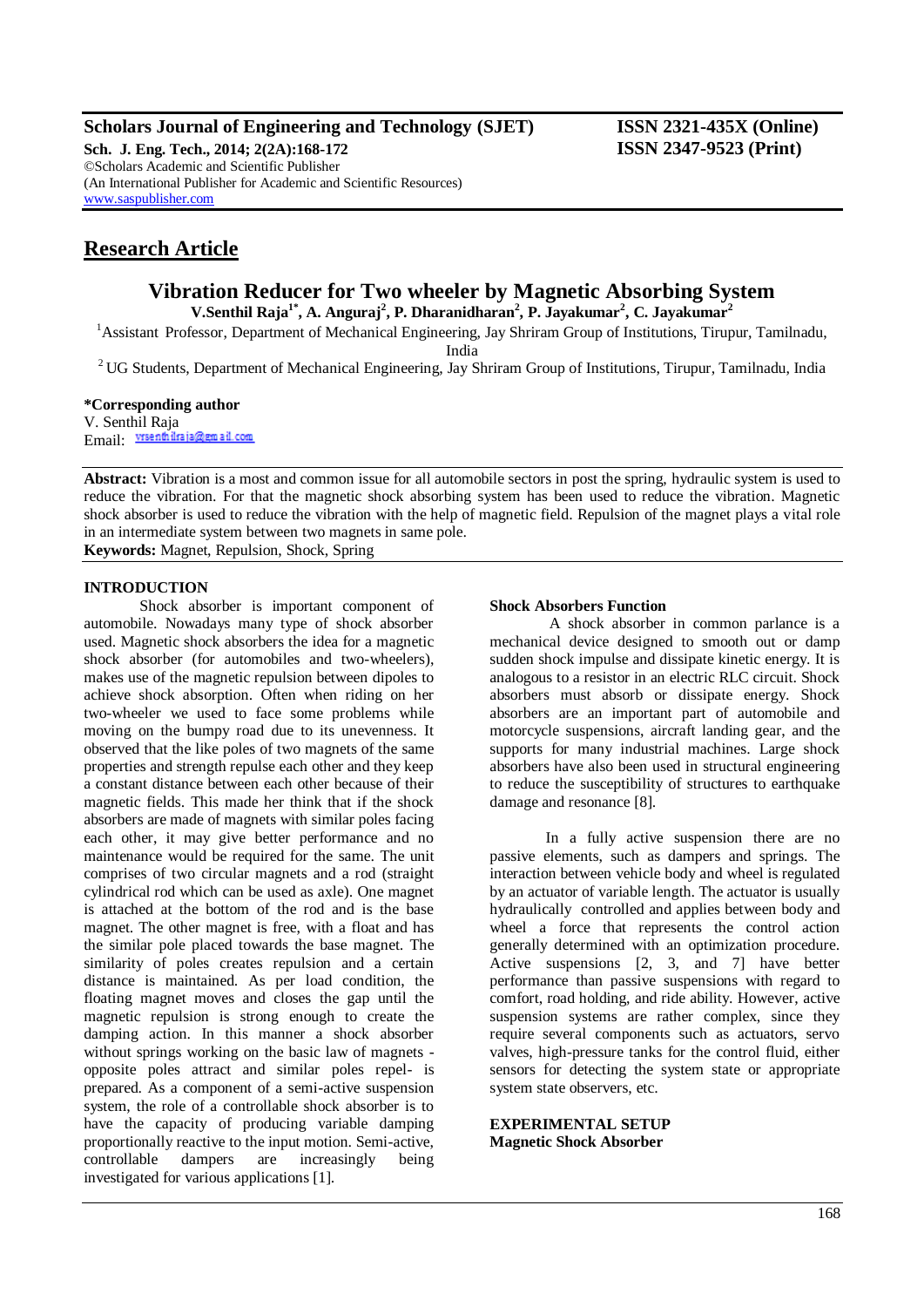

**Fig. 1 (Experimental setup of Magnetic shock absorber)**

The figure 1 shows the experimental setup of the magnetic shock absorber. Shock absorbers are a key component of all automobiles. They control the vehicle's suspension movement to provide a stable, comfortable ride. Since they were installed on the first automobiles, the principle of shock absorber operation has remained essentially the same. Now a new type of shock absorber is entering the market, and it may change the way suspensions are controlled. They are called the magnetic shock absorbers or the new magneride shock system. Magnetic shock absorber is a continuously variable shock absorber that uses simple magnetic principles but very high technology to control suspensions. Conventional shock absorbers (or struts on many cars) use oil passing through orifices to dampen suspension movement. When a tire hits a bump, the suspension moves up, moving the body of the shock absorber up too. A rod, connected to the top of the shock and mounted to the body or frame, passes through a seal in the top of the shock and has a piston mounted on the bottom end. This piston has small ports in it that allow oil contained in the shock body to flow from one side of the piston to the other. Different size ports allow different flow rates, so larger ports allow the suspension to move easier and smaller ports slow the movement. Conventional shock absorbers use check valves on the ports so that fluid can pass easier one way than the other. Typically, the wheel is allowed to move up quickly, but let back down slower. This prevents the suspension from bouncing; the effect you get when the shocks are badly worn. Gas-filled shocks use pressure inside the shock to reduce oil foaming as it passes through the ports. Suspension control becomes very erratic with foamy oil inside the shock [11]. Vehicles

with selectable shock dampening vary the size of ports by turning a shaft inside the piston rod that changes port size to change vehicle handling. Magnetic shock absorber makes mechanically varied systems obsolete. The heart of a magnetic shock absorber is the magnetorheological fluid. It is a suspension of magnetically soft particles such as iron microspheres in a synthetic hydrocarbon base fluid. Place a magnet near the fluid and the particles form a fibrous structure, increasing its shear factor. In simple terms, the fluid gets thicker so it doesn't flow through the shock's piston ports as easy. By using an magnet placed in the shock piston, the MR fluid only changes viscosity where it passes through the ports. Wires run down the hollow piston rod so a computer module can vary the strength of the magnet and the dampening of the shock continuously. The system is five times faster than mechanical ride control systems. Several sensors provide input to the magneride computer. Wheel to body sensors are used at each wheel to determine wheel travel and vertical acceleration. Vehicle speed and outside temperature come via data communication from other vehicle computers. The temperature data is used so the computer can compensate for fluid viscosity variations due to temperature. Magneride also improves vehicle stability control systems and uses a steering wheel angle sensor, yaw rate sensor and lateral acceleration sensor for accurate vehicle control. for the auto engineers, magneride allows quicker calibration and suspension tuning for new vehicles. For drivers, magneride offers a flatter, smoother ride, enhanced lateral and longitudinal control of body movement, and better road isolation from the passenger compartment.

# **Operation and Working Operation**

#### **Magneto-Rheological Fluid**

Rheology is a science that studies the deformation and flow of materials. Rheological fluids have flow characteristics that can be changed in a controllable way using electrical current or a magnetic field. Depending on the base fluid and the strength of the electrical current or magnet, the fluid's viscosity can be varied from thinner-than-water to almost-solid and any stage in between. The fluid's response is instantaneous, completely reversible and extremely controllable, but there are some limits. Electrorheological (ER) fluid changes viscosity when an electric current is applied directly to the fluid itself. It has been tested in a wide range of applications, from torque converters, clutches and dampers to synthetic muscles and dampers in powered prosthetic arms and legs. It works, but its shear strength – that is, its resistance to shearing movement – is limited. Despite huge investments in research and development, ER fluid is still far from ready for any practical applications. Magneto-rheological (MR) fluid has shear strength about 10 times stronger than ER fluid. Invented at the same time as ER fluid, the two have many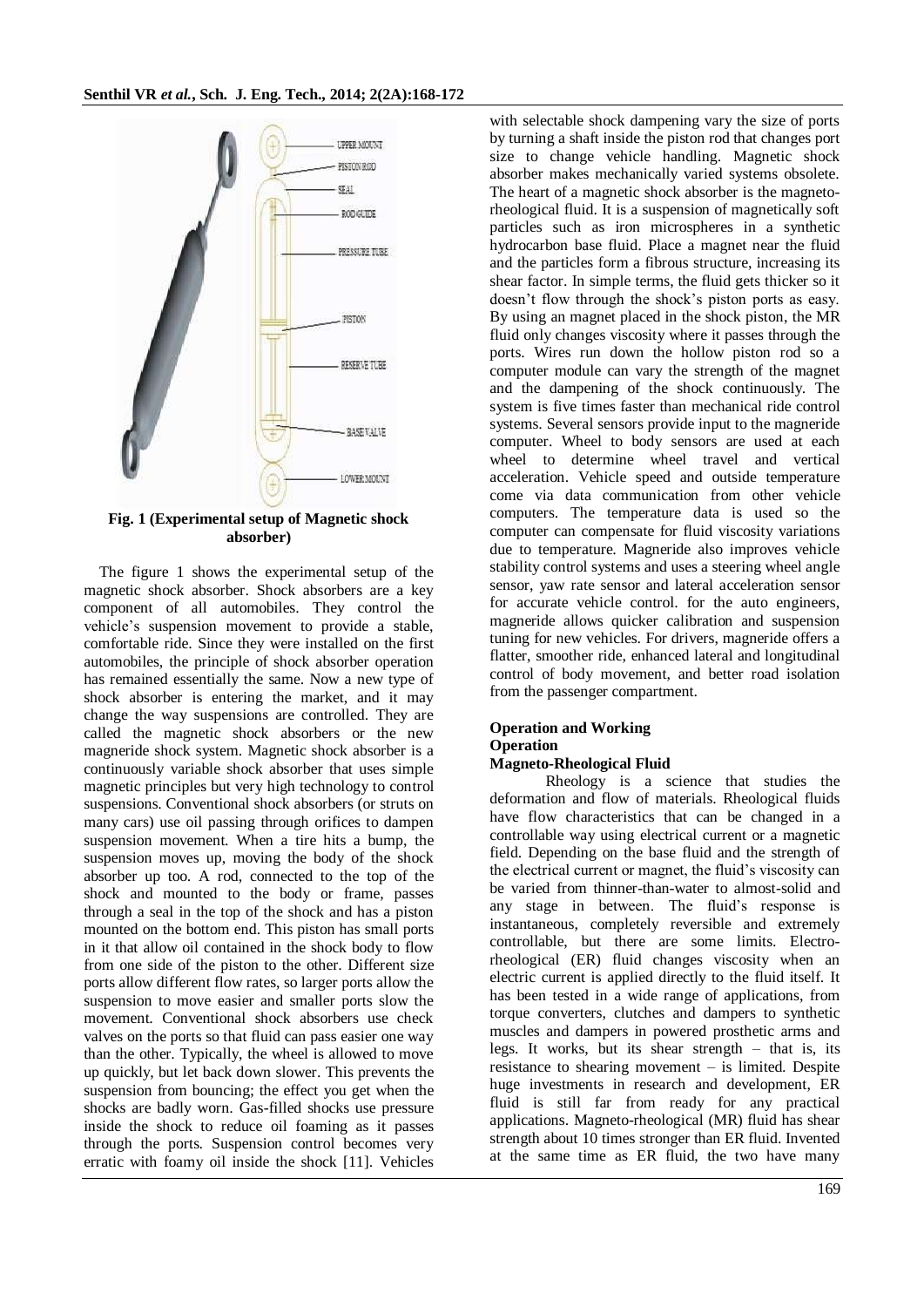#### **Senthil VR** *et al.***, Sch. J. Eng. Tech., 2014; 2(2A):168-172**

similarities. Both can use oil, silicone, water or glycol as the base fluid, and both contain polarizable particles suspended in the fluid. Polarizable means the particles can be forced to align in a specific way [9]. These suspended polarizable particles are the basic difference between ER and MR fluids. ER fluid uses particles that polarize when directly exposed to an electric current. MR fluid uses somewhat larger particles of iron that polarize when surrounded by a magnetic field. The typical MR fluid particles are soft iron spheres measuring 3 to 5 microns (3 to 5 thousandths of a millimeter) in diameter. Depending on the application, the fluid will be 20 to 40 percent saturated with the iron particles, and other additives will be used to control particle settling and mixing, fluid friction and fluid viscosity. Specific gravity is generally between 3 and 4; for reference, water's specific gravity is 1. Thus, a 55 gallon drum of MR fluid can weigh almost a full ton. MR fluids are developed specifically for the application. For instance, in addition to automotive uses, MR fluids have been developed for use in dampers that protect buildings and other structures from earthquake damage. These dampers sit still for long periods, so different additives are needed to keep the particles in suspension. One class of controllable, semiactive dampers uses a magnetorheological fluid (MRF) as the working fluid. Magneto-rheological (MR) fluids typically consist of a base carrier fluid with small iron particles in suspension [6]. The application of a magnetic field to a MR fluid causes particles to align in a "chain-like" formation along the lines of the applied magnetic flux. The chains, in turn, cause a resistance to the fluid flow. This behavior is referred to as "MR valving effect", which can be regarded as a controllable increase in the apparent viscosity of the MR fluid [5]. In the operation of Magneto-Rheological Fluid having the following principles. They are ferrous particle chains resist fluid flow, MRfluid in pressure driven flow (valve) mode, MR fluid in direct-shear mode, MR fluid in squeeze-film mode and also they shown in the following figures (Fig-2 to Fig-5).





**Fig. 3 (MR fluid in pressure driven flow (valve) mode)**



**Applied Field Lines** 

#### **Fig. 5 (MR fluid in squeeze-film mode)**

Pressure driven flow mode, commonly known as valve mode, has two fixed magnetic poles through which pressurized MR fluid flows, as shown in Figure 2. Upon application of a magnetic field, the MR particles align parallel to the applied field lines and resist the flow of the pressurized MR fluid. The name "valve mode" is commonly used since, in the essence, this mode resembles the operation of a valve. Via the application of higher intensity fields, the flow resistance increases, much like closing a sink faucet valve. The pressure driven flow mode is probably the most common mode used in MR dampers, such as Lord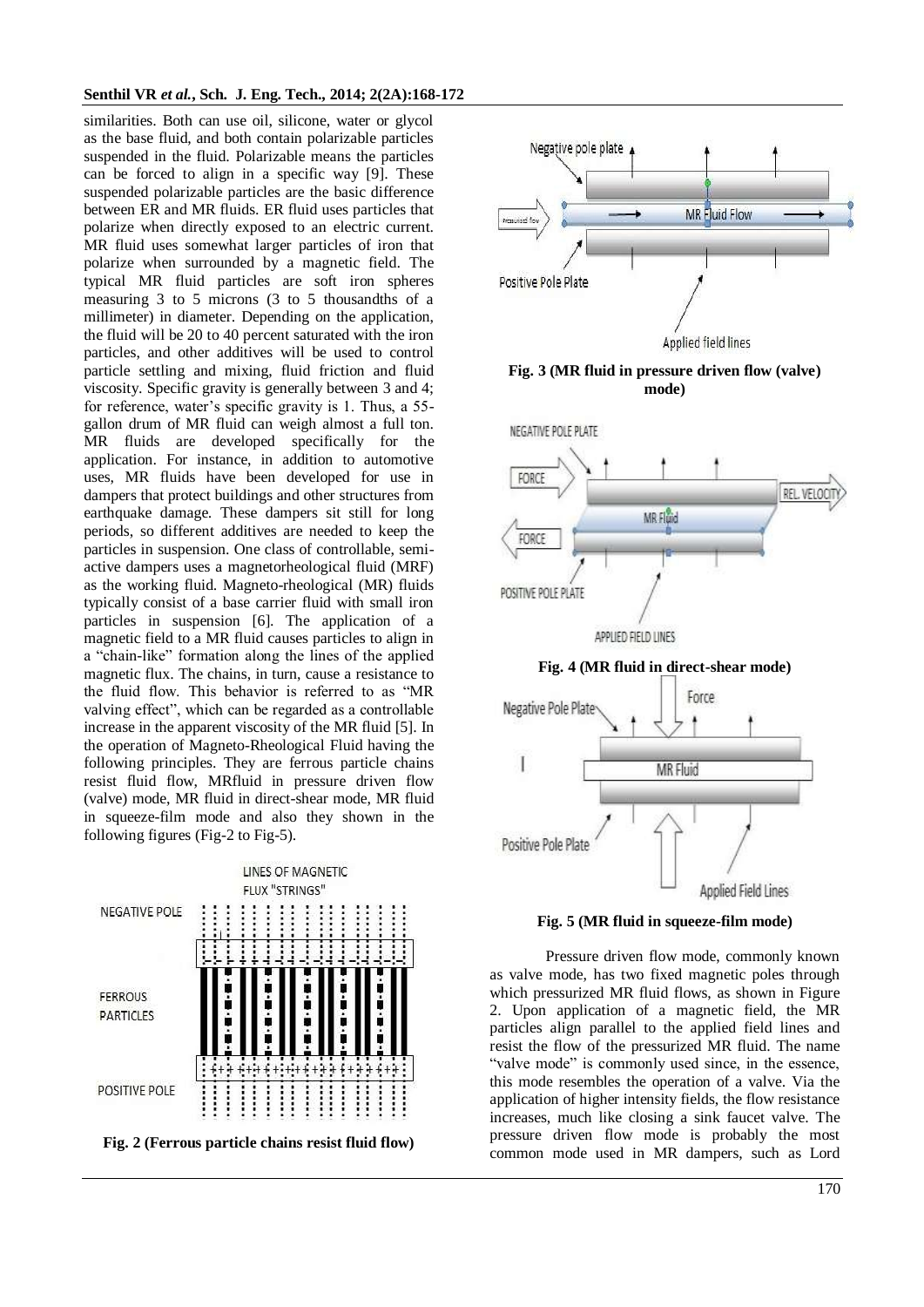Corporation's "MR Damper" (RD-1005-3), but can be other applications in which a variable flow resistance is required.

The adjustability of the MR fluid is heavily dependent on the size of the fluid gap in each of the fluid's operation modes. The fluid gap for the directshear and squeeze film modes should be in the range of 0.005 inch to 0.025 inch, for most vehicle damper applications. The fluid gap for pressure driven flow mode depicted in Figure 3 should also be between 0.005 inch and 0.025 inch; however, a different orifice type (i.e., circular orifice) would have to be designed around the volume of the fluid being activated. A smaller fluid gap requires less field intensity and therefore less power to operate. This aspect is an important part of designing MR fluid devices.

Operation in direct-shear mode requires that the two magnetic pole plates move relative to each other, thus "shearing" the fluid between them, as depicted in Figure 4. An applied magnetic field aligns MR particles perpendicular to the pole plates while the shearing motion attempts to bend the particle chains along the flux lines. Again, as the field intensity increases, the MR fluid's resistance to shearing increases. The direct shear mode of MR fluids can be used in low force dampers, and has also found uses as magnetic brakes and clutches, such as Lord Corporation's "MR Rotary Brake" (MRB-2107-3).

Squeeze-film mode, the third mode of MR fluid use, is used via squeezing the two magnetic pole plates together on a thin film of MR fluid, as shown in Figure 5. The application of force on the plates parallel to the direction of flux lines pressurizes the chain-like structures of MR fluid particles. The intensity of the induced field determines the ability of the MR fluid particle columns to resist buckling.

# **Working**

A conventional automotive shock absorber dampens suspension movement to produce a controlled action that keeps the tire firmly on the road. This is done by converting the kinetic energy into heat energy, which is then absorbed by the shock's oil. The powergenerating shock absorber (pgsa) converts this kinetic energy into electricity instead of heat through the use of a linear motion electromagnetic system (lmes). The lmes uses a dense permanent magnet stack embedded in the main piston, a switchable series of stator coil windings, a rectifier, and an electronic control system to manage the varying electrical output and dampening load. The bottom shaft of the pgsa mounts to the moving suspension member and forces the magnet stack to reciprocate within the annular array of stator windings, producing alternating current electricity. That electricity is then converted into direct current through a full-wave rectifier and stored in the vehicle's batteries.

The electricity generated by each pgsa can then be combined with electricity from other power generation systems (e.g. regenerative braking) and stored in the vehicle's batteries [10]. The figure 6 shows the working of magnetic fields.



Shock absorbers work in two cycles -- the compression cycle and the extension cycle. The compression cycle occurs as the piston moves downward, compressing the hydraulic fluid in the chamber below the piston. The extension cycle occurs as the piston moves toward the top of the pressure tube, compressing the fluid in the chamber above the piston. a typical car or light truck will have more resistance during its extension cycle than its compression cycle. With that in mind, the compression cycle controls the motion of the vehicle's unsprung weight, while extension controls the heavier, sprung weight [11].

# **Compression Cycle**

During the compression stroke or downward movement, some fluid flows through the piston from chamber b to chamber and some through the compression valve into the reserve tube. To control the flow, there are three valving stages each in the piston and in the compression valve.

At the piston, oil flows through the oil ports, and at slow piston speeds, the first stage bleeds come into play and restrict the amount of oil flow. This allows a controlled flow of fluid from chamber b to chamber a.

At faster piston speeds, the increase in fluid pressure below the piston in chamber b causes the discs to open up away from the valve seat. At high speeds, the limit of the second stage discs phases into the third stage orifice restrictions. Compression control, then, is the force that results from a higher pressure present in chamber b, which acts on the bottom of the piston and the piston rod area.